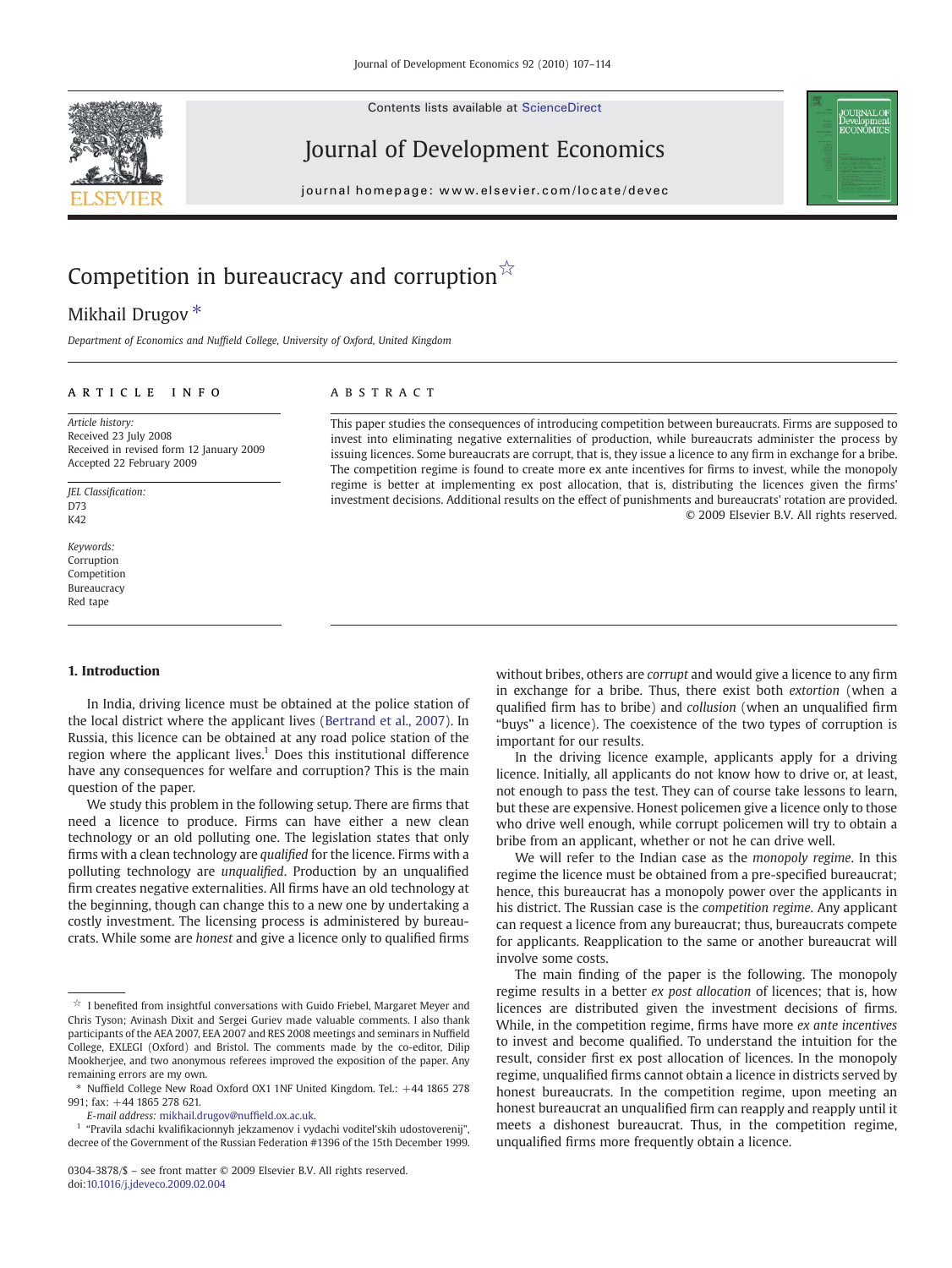Now turn to ex ante incentives of firms to invest and become qualified. In the monopoly regime, the only reason to invest is to avoid costly reapplication if the bureaucrat turns out to be honest. In the competition regime, there are two reasons to invest. The first is exactly the same as in the monopoly regime: to avoid reapplication. The second reason is to increase the outside option in the bargaining with a corrupt bureaucrat about the bribe. Indeed, the outside option depends on the qualification since a qualified firm will obtain a licence (for free) if the next bureaucrat turns out to be honest, while an unqualified firm will not. Then, a qualified firm pays a lower bribe than an unqualified one. The competition regime gives an additional strategic reason to invest.

The trade-off between competition and monopoly is now clear. Introducing competition will encourage more firms to invest and become qualified, but those firms that still do not invest will obtain more licences. The total effect on welfare is ambiguous and depends, among other things, on the distribution of investment costs. If these are quite low for most firms, ex ante incentives to invest are important and competition is likely to be better. If they are high and firms do not invest anyway, monopoly is to be preferred. The former case corresponds to the provision of driving licences: as almost everybody is able to learn how to drive properly at relatively low cost, ex ante incentives are crucial. Provision of passports is closer to the latter case: it is difficult to become a citizen of a country, therefore, ex post allocation is more important.

An important extension of the basic model is the inclusion of punishment for corrupt behaviour. We find that it is the competition regime in which punishments have a greater effect on the incentives to invest. The intuition is that, in the competition regime, the bargaining over the bribe involves consideration of the non-trivial outside option of the firm to apply to other bureaucrats in the future, which is negatively affected by a possible punishment. Also, in this regime, extortion of a bribe from a qualified firm can be completely deterred. The optimal punishment for extortion in the competition regime is then either very low to give more incentives to become qualified or very high to deter this sort of corruption. [Polinsky and](#page--1-0) [Shavell \(2001\)](#page--1-0) also obtain that extortion should not be punished for the same reason of providing incentives for good behaviour. However, they argue that, even if extortion could be deterred, it is not optimal to do so as bureaucrats will switch to framing innocent individuals.

Competitive bureaucracy is more prevalent than it may seem. Firms can usually re-register in another region if they are unhappy with the bureaucracy of their current region, for example, if the local tax authority is too corrupt or, on the contrary, incorruptible. At the individual level, in most European countries passports are provided in the monopoly regime, while in the US applications can be made in any of more than 9000 passport acceptance facilities.2 Another example is that of notaries who may or may not have exclusive territories where they certify the documents.

The literature on the effects of competition in bureaucracy on corruption is almost non-existent. [Rose-Ackerman \(1978\)](#page--1-0) was the first to suggest that competitive bureaucracy might help to fight corruption; this was then discussed in [Shleifer and Vishny \(1993\).](#page--1-0) <sup>3</sup> In the same way as competition among firms reduces prices of the goods they sell, competition among bureaucrats reduces the prices they charge for their services, i.e., bribes. [Shleifer and Vishny \(1993\)](#page--1-0) say (p. 607):

"A citizen can obtain a U.S. passport without paying a bribe. The likely reason for this is that if an official asks him for a bribe, he will go to another window or another city. Because collusion between several agents is difficult, bribe competition between the providers will drive the level of bribes down to zero."

As in this paper, they also distinguish between corruption involving qualified and unqualified firms (they refer to extortion "corruption without theft", as it only distributes the surplus between the applicant and the bureaucrat, and collusion "corruption with theft", since it imposes negative externalities on the rest of the society). Introducing competition is good when extortion is present since its only effect is to reduce the level of corrupt payments. It is less so when there is collusion because, by reducing the level of payments, it allows more unqualified firms to buy the bureaucrats' service imposing larger negative externalities on the rest of the society.<sup>4</sup> This observation has been made by [Rose-Ackerman \(1978, 1999\)](#page--1-0) and [Shleifer and Vishny \(1993\)](#page--1-0). However, they do not study the incentives of the firms to become qualified in the two regimes, and this is the novelty of this paper.<sup>5</sup>

No other paper, to the best of our knowledge, compares the two regimes. From the modelling point of view, the bargaining procedure between a firm and a corrupt bureaucrat is close to the one in [Cadot](#page--1-0) [\(1987\)](#page--1-0). He considers only the competition regime and is interested in how information structure of the game (that is, whether the bureaucrat and applicant himself know if the applicant is qualified) affects the delivery of the licence. Qualification is exogenous in his model. In [Mookherjee and Png \(1995\)](#page--1-0) and [Acemoglu and Verdier](#page--1-0) [\(2000\)](#page--1-0), firms decide on their behaviour; there is, as we call it, endogenous qualification. In these models, firms may be inspected by a bureaucrat with a certain probability and, once a firm is inspected, it has to deal with a given bureaucrat. Thus, both papers have the monopoly regime; it is quite difficult to think about the competition regime there.<sup>6</sup>

In our model, there is complete information about the applicant's type. This implies that the tape red (application costs in terms of both time and money) is used only to provide incentives to the applicants for the desired behaviour; it is not used by bureaucrats to screen different types of applicants as in [Banerjee \(1997\),](#page--1-0) [Saha \(2001\)](#page--1-0) and [Guriev \(2004\).](#page--1-0) Of course, both here and in those papers, red tape also makes it possible to extract bribes from applicants. Complete information about the type of the applicant also implies that, in the competition regime, qualified and unqualified applicants pay different bribes and both types are served immediately. In [Ahlin and Bose](#page--1-0) [\(2007\)](#page--1-0), in a setting similar to our competition regime, bureaucrats do not know the applicants' type and, therefore, ask for the same bribe from qualified and unqualified applicants. When the proportion of honest bureaucrats becomes higher, the reapplication becomes a better option for the qualified applicants and they may reject the bribe demand and, thus, experience a delay which may lead to a lower welfare. This effect is absent in our model and a higher proportion of honest bureaucrats always increases the welfare both by boosting incentives to become qualified and by improving the allocation of licences.

The rest of the paper is organized as follows. The model is introduced in [Section 2](#page--1-0) and the equilibrium outcomes are found for both monopoly and competition regimes. [Section 3](#page--1-0) compares the two regimes and [Proposition 3](#page--1-0) presents the two main results discussed above. [Section 4](#page--1-0) introduces punishments for giving and accepting bribes. [Section 5](#page--1-0) discusses the case when the type of bureaucrats is known before applying. [Section 6](#page--1-0) concludes.

 $^{\rm 2}$ [http://travel.state.gov/passport/passport\\_1738.html](http://travel.state.gov/passport/passport_1738.html).

<sup>&</sup>lt;sup>3</sup> The papers that look at corruption and competition, such as [Bliss and Di Tella](#page--1-0) [\(1997\)](#page--1-0), [Ades and Di Tella \(1999\)](#page--1-0) and [Laffont and N'Guessan \(1999\)](#page--1-0), study the effect of competition in the regulated market and not in bureaucracy.

<sup>4</sup> Strangely enough, [Shleifer and Vishny \(1993\)](#page--1-0) do not speak about the possibility that a non-citizen can obtain a US passport without or with a small bribe.

<sup>5</sup> [Rose-Ackerman \(1999\)](#page--1-0) also argues that competition is beneficial in a dynamic setting as it pushes down the size of bribe when there are more corrupt bureaucrats decreasing the incentives to become corrupt. We make a preliminary analysis of this argument in the working paper version, [Drugov \(2007\).](#page--1-0)

[Lambert-Mogiliansky et al. \(2008\)](#page--1-0) also consider the incentives to become qualified in the monopoly regime. They focus on the setting where several complementary licences issued by different bureaucrats are needed. In our model, there is only one licence to be obtained.